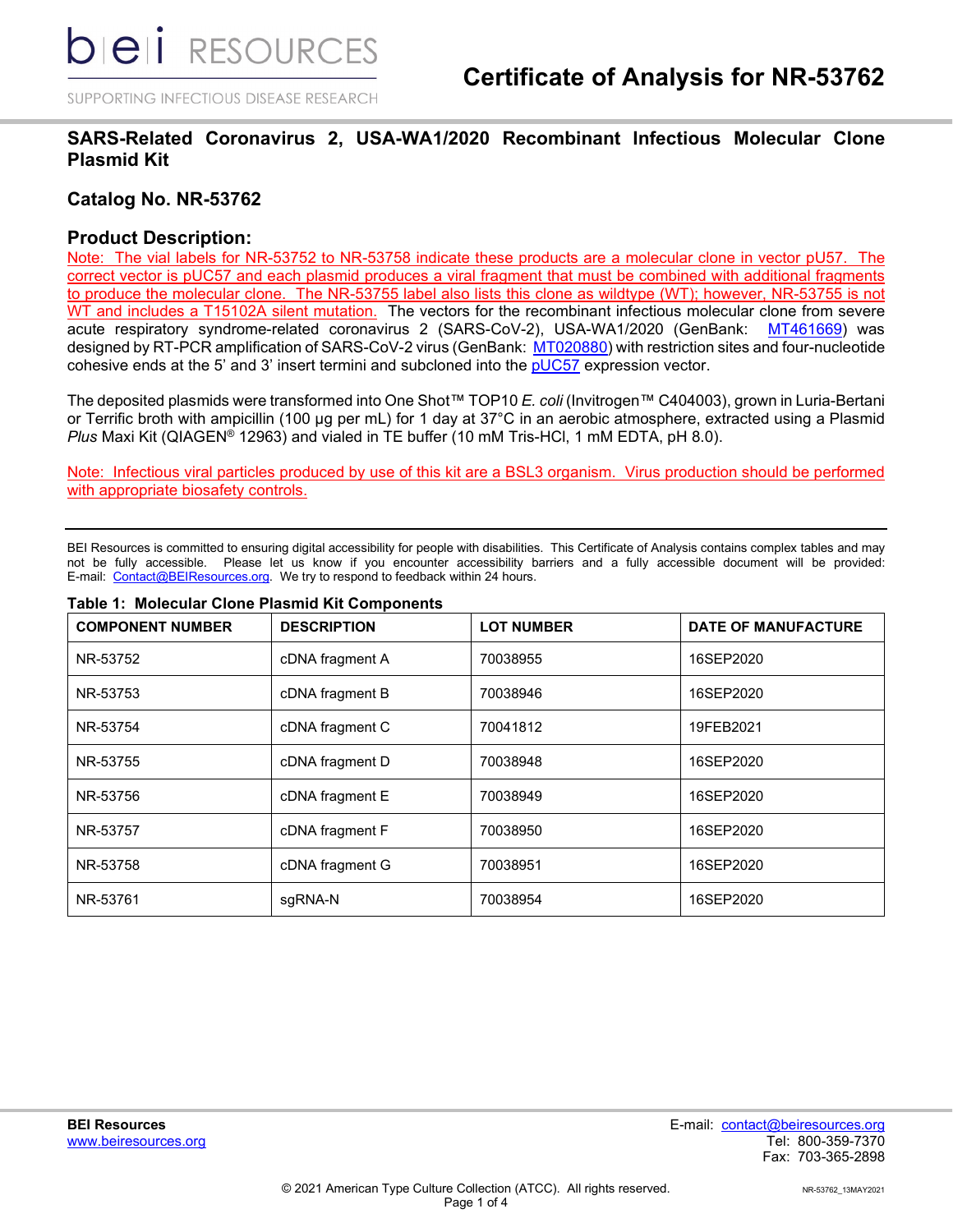**bieli** RESOURCES

## **Certificate of Analysis for NR-53762**

SUPPORTING INFECTIOUS DISEASE RESEARCH

| <b>TEST</b>                                                  | <b>SPECIFICATIONS</b>                                   | <b>RESULTS</b>                                                                                                                                                                      |
|--------------------------------------------------------------|---------------------------------------------------------|-------------------------------------------------------------------------------------------------------------------------------------------------------------------------------------|
| <b>Next-Generation DNA Sequencing</b>                        | <b>Report results</b>                                   | Consistent with depositor reported size <sup>1</sup>                                                                                                                                |
| <b>Genotypic Analysis</b>                                    |                                                         |                                                                                                                                                                                     |
| Sequencing of insertion                                      | $\geq$ 99% sequence identity to<br>depositor's sequence | 100% sequence identity to depositor's<br>sequence $2,3$                                                                                                                             |
| <b>Antibiotic Resistance</b>                                 |                                                         |                                                                                                                                                                                     |
| Ampicillin (encoded by beta-lactamase gene bla) <sup>4</sup> | bla sequence present                                    | bla sequence present                                                                                                                                                                |
| <b>Agarose Gel Electrophoresis</b>                           |                                                         |                                                                                                                                                                                     |
| NR-53752                                                     |                                                         |                                                                                                                                                                                     |
| Digestion with Sall (pre-vial)                               | $\sim$ 5.5 kb and $\sim$ 3 kb                           | $\sim$ 5.5 kb and $\sim$ 3 kb (Figure 1)                                                                                                                                            |
| Digestion with Bsal + Notl (pre-vial)<br>NR-53753            | $\sim$ 5.5 kb, $\sim$ 1.3 kb and $\sim$ 1.3 kb          | $\sim$ 5.5 kb, $\sim$ 1.3 kb and $\sim$ 1.3 kb (Figure 1)                                                                                                                           |
| Digestion with Bsal (pre-vial)                               | $\sim$ 5 kb, $\sim$ 1.5 kb and $\sim$ 1.5 kb            | $\sim$ 5 kb, $\sim$ 1.5 kb and $\sim$ 1.5 kb (Figure 2)                                                                                                                             |
|                                                              | $\sim$ 5 kb and $\sim$ 3 kb                             | $\sim$ 5 kb and $\sim$ 3 kb (Figure 2)                                                                                                                                              |
| Digestion with BamHI + Sall (pre-vial)                       |                                                         |                                                                                                                                                                                     |
| NR-53756                                                     |                                                         |                                                                                                                                                                                     |
| Digestion with BsmBI (pre-vial)<br>NR-53758                  | $\sim$ 4 kb, $\sim$ 2 kb and $\sim$ 0.4 kb              | $\sim$ 4 kb, $\sim$ 2 kb and $\sim$ 0.4 kb (Figure 3)                                                                                                                               |
| Digestion with Kpnl and Sall                                 | $\sim$ 4.5 kb and $\sim$ 2.5 kb                         | $\sim$ 4.5 kb and $\sim$ 2.5 kb (Figure 4)                                                                                                                                          |
| Concentration by PicoGreen® Measurement                      |                                                         |                                                                                                                                                                                     |
| NR-53752                                                     | $\geq$ 2 µg/mL                                          | $0.8 \,\mu$ g in 30 µL per vial (27 µg/mL)                                                                                                                                          |
| NR-53753                                                     | $\geq$ 2 µg/mL                                          | 0.4 $\mu$ g in 20 $\mu$ L per vial (20 $\mu$ g/mL)                                                                                                                                  |
| NR-53754                                                     | $\geq$ 2 µg/mL                                          | 0.3 $\mu$ g in 20 $\mu$ L per vial (14 $\mu$ g/mL)                                                                                                                                  |
| NR-53755                                                     | $\geq$ 2 µg/mL                                          | 1.7 µg in 30 µL per vial (56 µg/mL)                                                                                                                                                 |
| NR-53756                                                     | $\geq$ 2 µg/mL                                          | 0.7 $\mu$ g in 30 $\mu$ L per vial (24 $\mu$ g/mL)                                                                                                                                  |
| NR-53757                                                     | $\geq$ 2 µg/mL                                          | $0.4 \,\mu$ g in 20 $\mu$ L per vial (22 $\mu$ g/mL)                                                                                                                                |
| NR-53758                                                     | $\geq$ 2 µg/mL                                          | 0.4 $\mu$ g in 20 $\mu$ L per vial (18 $\mu$ g/mL)                                                                                                                                  |
| <b>Amount per Vial</b>                                       |                                                         |                                                                                                                                                                                     |
| NR-53752                                                     | Report results                                          | $0.8 \mu g$                                                                                                                                                                         |
| NR-53753                                                     | Report results                                          | $0.4 \mu g$                                                                                                                                                                         |
| NR-53754                                                     | Report results                                          | $0.3 \mu g$                                                                                                                                                                         |
| NR-53755                                                     | Report results                                          | $1.7 \mu g$                                                                                                                                                                         |
| NR-53756                                                     | Report results                                          | $0.7 \mu g$                                                                                                                                                                         |
| NR-53757                                                     | Report results                                          | $0.4 \mu g$                                                                                                                                                                         |
| NR-53758                                                     | Report results                                          | $0.4 \mu g$                                                                                                                                                                         |
| OD <sub>260</sub> /OD <sub>280</sub> Ratio (pre-vial)        | 1.7 to 2.1                                              | 1.9 to 2.0                                                                                                                                                                          |
| <b>Effective Bacterial Transformation</b>                    |                                                         |                                                                                                                                                                                     |
| Invitrogen™ One Shot™ TOP10 E. coli                          | $\geq$ 50 colonies per ng                               | $\geq$ 50 colonies per ng<br><sup>1</sup> The sequence was assembled pro vial using the depositor's prodicted sequence as the reference sequence. The complete plasmid sequence and |

The sequence was assembled pre-vial using the depositor's predicted sequence as the reference sequence. The complete plasmid sequence and map are provided on the BEI Resources webpage.

2 The NR-53753 insert has two point mutations compared to the deposited GenBank sequence: T5409C (missense mutation resulting in ORF1ab mutation L1715S) and T8782C (silent mutation).

3 The sequence MT461669 includes a silent mutation T15102A compared to the SARS-CoV-2, USA-WA1/2020 sequence (GenBank: MT020880).

4 The antibiotic ampicillin degrades quickly during growth. Bacterial stationary phase should be minimized during plasmid replication to avoid plasmid loss and increased antibiotic concentrations may be necessary.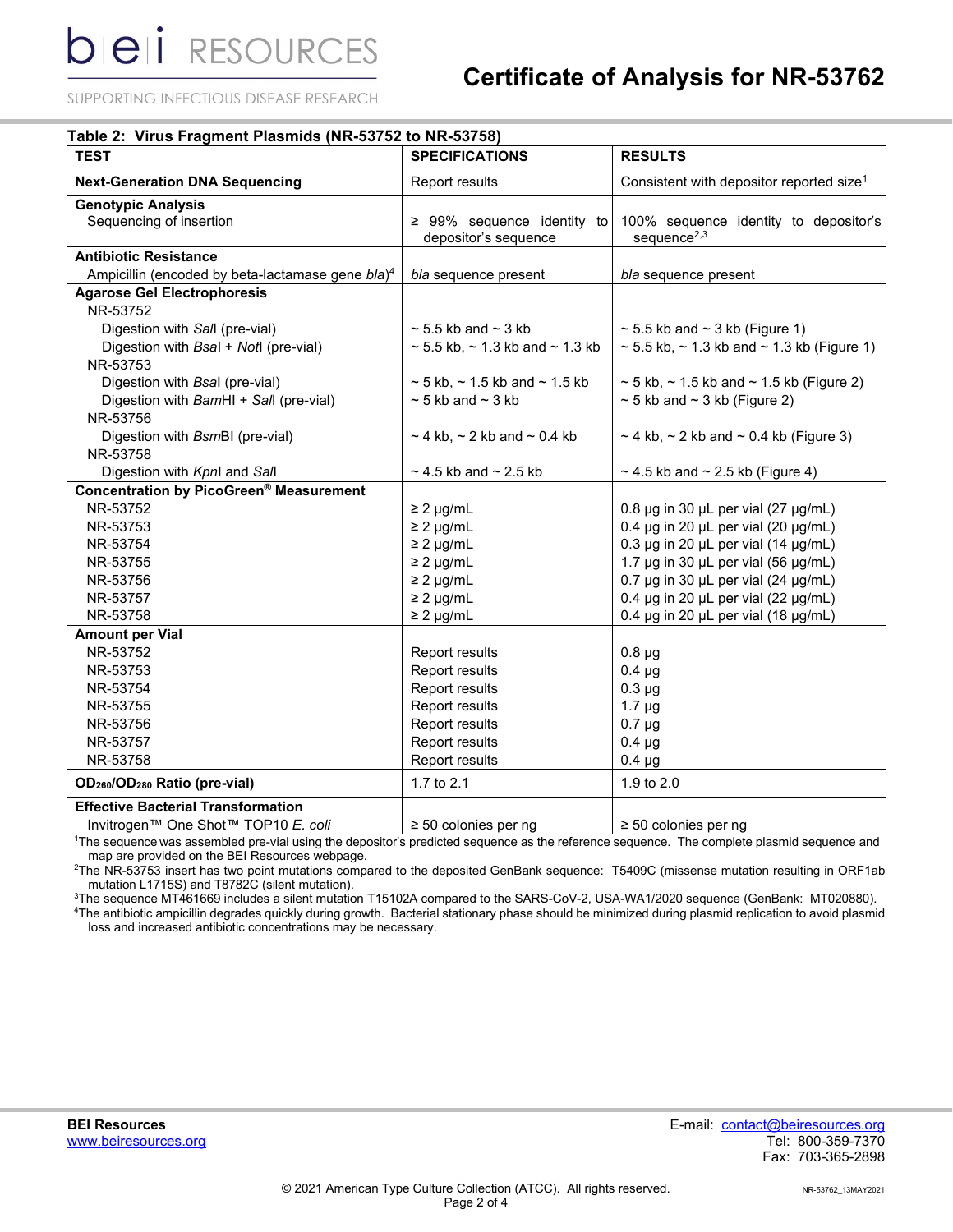SUPPORTING INFECTIOUS DISEASE RESEARCH

| $\sim$ 4490 base pairs                                                               | 4490 base pairs <sup>1</sup>                                                                                                                           |
|--------------------------------------------------------------------------------------|--------------------------------------------------------------------------------------------------------------------------------------------------------|
|                                                                                      |                                                                                                                                                        |
|                                                                                      |                                                                                                                                                        |
|                                                                                      |                                                                                                                                                        |
| $\geq$ 99% sequence identity to<br>SARS-CoV-2, USA-WA1/2020<br>(GenBank: MT020880.1) | 100% sequence identity to<br>SARS-CoV-2, USA-WA1/2020<br>(GenBank: MT020880.1)                                                                         |
| T7 promoter sequence confirmed                                                       | T7 promoter sequence confirmed                                                                                                                         |
| Leader sequence confirmed                                                            | Leader sequence confirmed                                                                                                                              |
| Poly-A tail sequence confirmed                                                       | Poly-A tail sequence confirmed <sup>2</sup>                                                                                                            |
|                                                                                      |                                                                                                                                                        |
| bla sequence present                                                                 | bla sequence present                                                                                                                                   |
|                                                                                      |                                                                                                                                                        |
| $\sim$ 2.7 kb and $\sim$ 1.8 kb                                                      | $\sim$ 2.7 kb and $\sim$ 1.8 kb (Figure 5)                                                                                                             |
| $\geq$ 2 µg/mL                                                                       | 0.1 $\mu$ g in 20 $\mu$ L per vial (5 $\mu$ g/mL)                                                                                                      |
| Report results                                                                       | $0.1$ µg per vial                                                                                                                                      |
| 1.7 to $2.1$                                                                         | 1.9                                                                                                                                                    |
|                                                                                      |                                                                                                                                                        |
| $\geq$ 50 colonies per ng                                                            | > 500 colonies per ng                                                                                                                                  |
|                                                                                      | <sup>1</sup> The sequence was assembled pre-vial using the depositor's predicted sequence as the reference sequence. The complete plasmid sequence and |

The sequence was assembled pre-vial using the depositor's predicted sequence as the reference sequence. The complete plasmid sequence and map are provided on the BEI website.

2 The NR-53761 poly-A tail sequence has an additional 8 nucleotides, resulting in a 33-base pair poly-A tail sequence. The longer poly-A tail is within normal poly-A variation for viral mRNA transcripts. For more information, please see Kim, D., et al. "The Architecture of SARS-CoV-2 Transcriptome." Cell 181 (2020): 914-921. PubMed: 32330414.

 ${}^{3}$ The antibiotic ampicillin degrades quickly during growth. Bacterial stationary phase should be minimized during plasmid expansion to avoid plasmid loss and increased antibiotic concentrations may be necessary.





**Lane 1: Invitrogen™ TrackIt™ 1 Kb Plus DNA Ladder Lane 2: NR-53752** *Sal***I digested Lane 3: NR-53752** *Bsa***I/***Not***I digested**

### **Figure 2: Agarose Gel of NR-53753**



**Lane 1: Invitrogen™ TrackIt™ 1 Kb Plus DNA Ladder Lane 2: NR-53753** *Bsa***I digested Lane 3: NR-53753** *Bam***HI/***Sal***I digested**

**BEI Resources** E-mail: contact@beiresources.org Fax: 703-365-2898